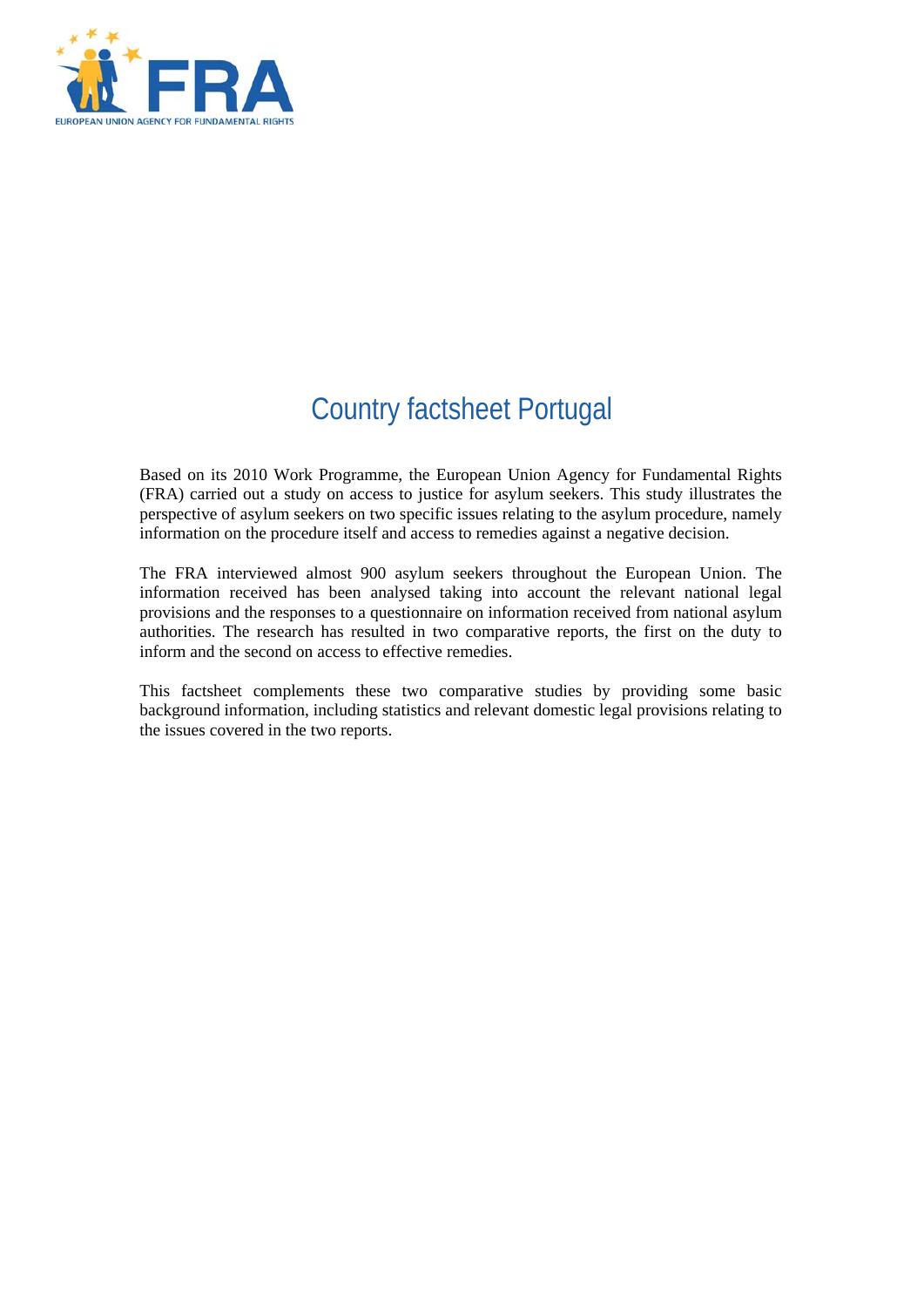# 1. Statistics

**Statistics on asylum applications (Total and top 10 nationalities)**

| <b>2009 Top 10 Nationalities</b>      | <b>2008 Top 10 Nationalities</b> |                                       |     |
|---------------------------------------|----------------------------------|---------------------------------------|-----|
| Total                                 | 140                              | Total                                 | 160 |
| Eritrea                               | 20                               | Colombia                              | 25  |
| Guinea                                | 20                               | Sri Lanka                             | 25  |
| Mauritania                            | 15                               | Congo, the Democratic Republic of the | 20  |
| Colombia                              | 15                               | Bosnia and Herzegovina                | 10  |
| Nigeria                               | 10                               | Guinea                                | 10  |
| Sri Lanka                             | 10                               | Nigeria                               | 10  |
| Bosnia and Herzegovina                | 5                                | Serbia                                |     |
| Ukraine                               | 5                                | Eritrea                               |     |
| Cameroon                              | 5                                | Somalia                               |     |
| Congo, the Democratic Republic of the | 5                                | Congo                                 |     |

**Statistics on first instance asylum decisions (Total positive decisions - top five nationalities)** 

| 2009      |                                              |                                           |                           |                 |                                        |                                       |                                                   |
|-----------|----------------------------------------------|-------------------------------------------|---------------------------|-----------------|----------------------------------------|---------------------------------------|---------------------------------------------------|
|           | Geneva<br><b>Convention</b><br><b>Status</b> | <b>Subsidiary</b><br>protection<br>status | Humanitarian <sup>1</sup> | <b>Rejected</b> | <b>Total</b><br>number of<br>decisions | <b>Total</b><br>positive<br>decisions | Recognition<br>rate <sup>2</sup><br>$\frac{1}{2}$ |
| Total     |                                              | 45                                        | n.a.                      | 45              | 95                                     | 50                                    | 52.6                                              |
| Colombia  | 0                                            | 15                                        | n.a.                      | 0               | 15                                     | 15                                    | 100.0                                             |
| Congo     |                                              |                                           | n.a.                      |                 | 10                                     | 10                                    | 100.0                                             |
| Eritrea   | 0                                            |                                           | n.a.                      |                 |                                        |                                       | 100.0                                             |
| Somalia   | 0                                            |                                           | n.a.                      |                 |                                        |                                       | 100.0                                             |
| Sri Lanka | 0                                            |                                           | n.a.                      |                 |                                        |                                       | 100.0                                             |

**Statistics on final decisions (Total positive decisions - top five nationalities)** 

| 2009  |                                |                                                      |               |          |                                        |                                       |                                             |
|-------|--------------------------------|------------------------------------------------------|---------------|----------|----------------------------------------|---------------------------------------|---------------------------------------------|
|       | <b>Geneva</b><br><b>Status</b> | <b>Subsidiary</b><br>Convention protection<br>status | Humanitarian' | Rejected | <b>Total</b><br>number of<br>decisions | <b>Total</b><br>positive<br>decisions | <b>Recognition</b><br>rate<br>$\frac{0}{0}$ |
| Total |                                |                                                      |               | n.a.     |                                        |                                       |                                             |

*Notes: These tables are based on categories used by Eurostat. The way Eurostat presents its data may not necessarily correspond to categories used at national level. This can particularly be the case with statistics provided under 'humanitarian status'. For a more detailed understanding of the data, the reader is invited to consult national statistics at: [http://sefstat.sef.pt](http://sefstat.sef.pt/).* 

*Data has been rounded to the nearest 5. Due to the rounding, the sum of individuals may not necessarily match the given total. 0 means less than 3; n.a. = not available. The Democratic Republic of the Congo.* 

<sup>1</sup> Covering persons granted authorisation to stay for **humanitarian reasons** under national law by *administrative or judicial bodies. It includes persons who are not eligible for international protection as currently defined in the first stage legal instruments but are nonetheless protected against removal under the obligations that are imposed on all Member States by international refugee or human rights instruments or on the basis of principles flowing from such instruments.* 

*2 The recognition rate corresponds to the proportion of positive first instance or final on appeal decisions out of the total number of decisions in 2009. Positive decisions include the provision of refugee status, subsidiary protection and humanitarian protection (where data is available).* 

*Source: [Eurostat](http://epp.eurostat.ec.europa.eu/), Data extracted on 01 September 2010.*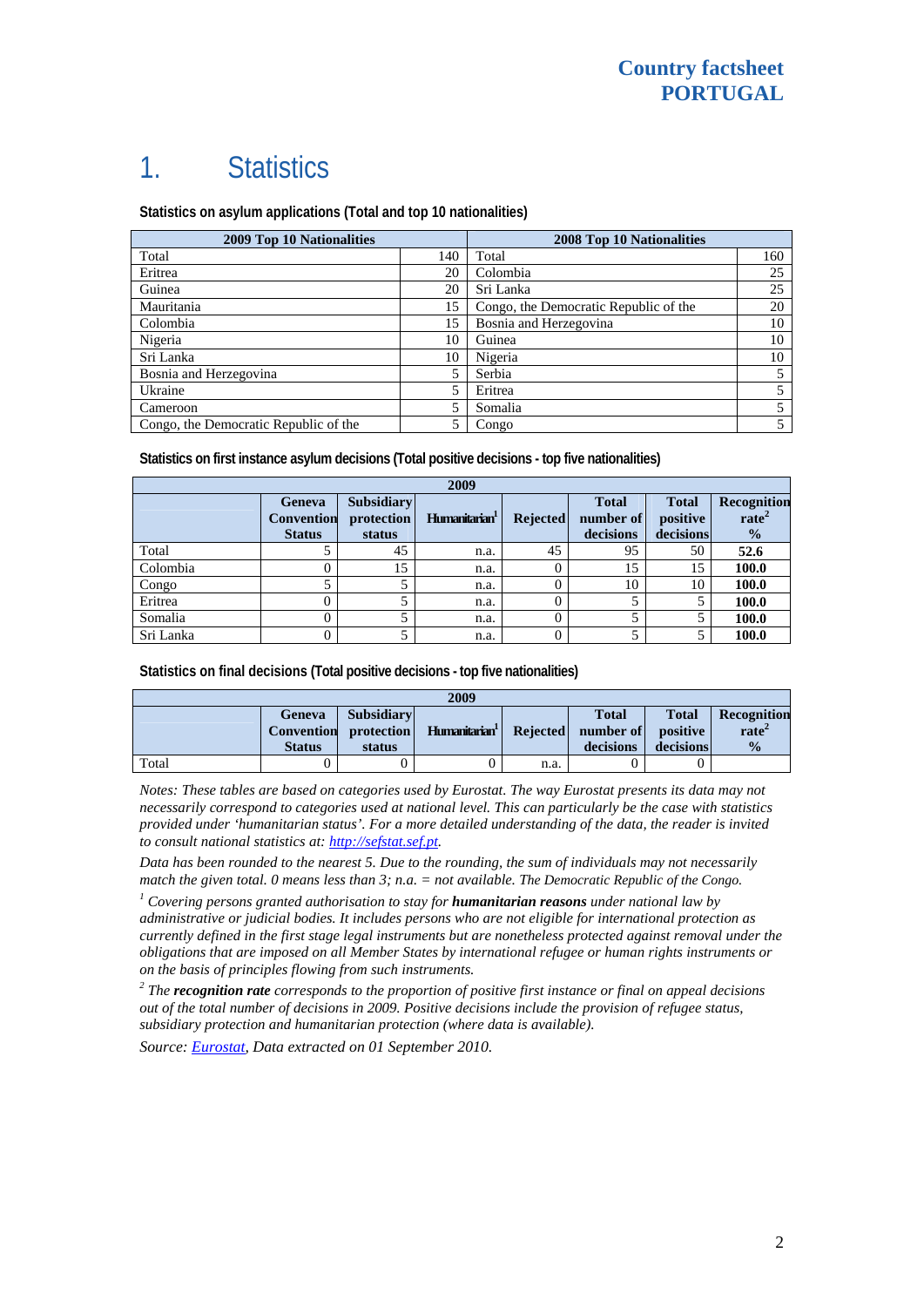# 2. Background Information

### Asylum act<sup>[1](#page-2-0)</sup>

[Act 27/2008 establishing conditions and procedures for granting asylum and subsidiary](http://www.sef.pt/documentos/56/Act27_2008_30June.pdf)  [protection](http://www.sef.pt/documentos/56/Act27_2008_30June.pdf)

### Asylum authorities

### **First instance authority**

[Aliens and Borders Service](http://www.sef.pt/portal/V10/EN/aspx/page.aspx) (Servico de Estrangeiros e Fronteiras - SEF), Ministry of Home Affairs (the Minister of Home Affairs takes a decision on whether to grant or refuse to grant asylum after having received the proposal by the SEF)

#### **Second instance authority**

Administrative Courts

# 3. Duty to inform asylum seekers

Within three days after registering the asylum seeker's application, the asylum seeker shall receive a document certifying reception of the application as well as information on the rights and obligations of asylum seekers (Article 14). Article 49 of the asylum law enumerates a number of guarantees for asylum applicants, including (i) the right to be informed of the admissibility decision and its content; (ii) to benefit, whenever necessary, from the services of an interpreter to assist the applicant in the formalisation of the application and in the course of the respective procedure; and (iii) to benefit from legal assistance. Furthermore, the Immigration Service shall provide the asylum seeker with an informative brochure written in a language the asylum seeker can understand and which may also be provided orally (Article 49(2)).

In August 2010, the Aliens and Borders Service provided the following information to the FRA as regards written information materials.

| <b>Written information</b><br>materials                        | Information leaflet translated into 5 languages.                                                                          |  |  |  |  |
|----------------------------------------------------------------|---------------------------------------------------------------------------------------------------------------------------|--|--|--|--|
| <b>Provided when?</b>                                          | At the time of lodging the application, at the registration of the<br>applicaton and during the first instance interview. |  |  |  |  |
| Provided by whom?                                              | By the case officer.                                                                                                      |  |  |  |  |
| Has an evaluation of<br>information tools been<br>carried out? | No.                                                                                                                       |  |  |  |  |

<span id="page-2-0"></span>The legal information in this factsheets has been updated to reflect the situation on 1 September 2010.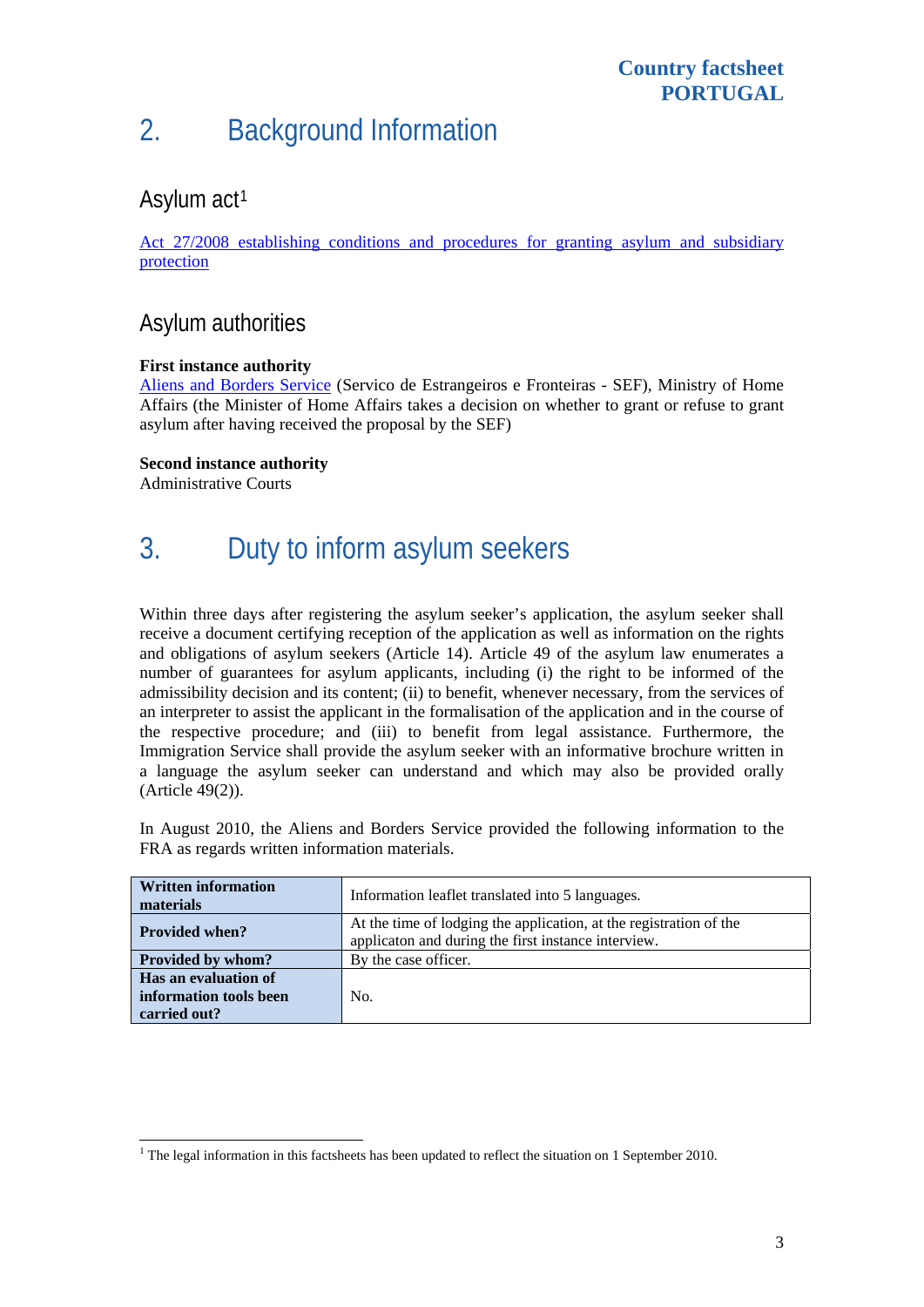## 4. Effective Remedy

### Type of procedures

Chapter IV of the Asylum Law regulates a special procedure for determining the responsible EU Member State according to the Dublin II Regulation.

Every asylum application is first subject to an admissibility assessment. Such assessment can be undertaken in an accelerated manner in the circumstances set forth in Article 19 of the Law, which include for example, safe country of origin, safe third country or subsequent applications where no new facts are presented. Applications deemed admissible are reviewed in the regular procedure.

A special regime exists for applications lodged at the border; a decision on the admissibility shall be issued within a maximum period of five days (Article 23). If the application is admissible, it will be examined in the regular procedure (Article 27 (f)).

### Duty to state reasons for rejection and procedure to appeal

Articles 20, 24(4) and 29 require that decisions issued in the admissibility, border as well as regular procedure state the reasons as well as information on the right to judicial review. In case of a negative decision on a subsequent application, the migration authority shall inform the asylum seeker of the reasons for the inadmissibility of the application as well as of the possibilities of judicial review before the administrative courts (Article 33(6)).

### Time limits for appeal

Decision on the asylum application issued in the accelerated procedure may be appealed against within eight days after its notification before the administrative courts (Article 22). The same time limit applies also to inadmissible subsequent applications. A shorter time limit of 72 hours applies for decisions issued in a border procedure (Article 25). Negative decisions issued in a regular procedure may be appealed against within 15 days from the notification of the decision (Article 30). The asylum seeker may lodge an appeal against a decision issued in the Dublin procedure within five days from its notification (Article 37(4)).

| Type of procedure                                                      | <b>Time limits</b> | <b>Right to remain</b>          |
|------------------------------------------------------------------------|--------------------|---------------------------------|
| Regular procedure                                                      | 15 days            | Automatic suspensive effect.    |
| Decisions on<br>inadmissibility issued in<br>the accelerated procedure | 8 days             | Automatic suspensive effect.    |
| Subsequent applications                                                | 8 days             | No automatic suspensive effect. |
| Border procedure                                                       | 72 hours           | Automatic suspensive effect.    |
| Dublin procedure                                                       | 5 days             | Automatic suspensive effect.    |